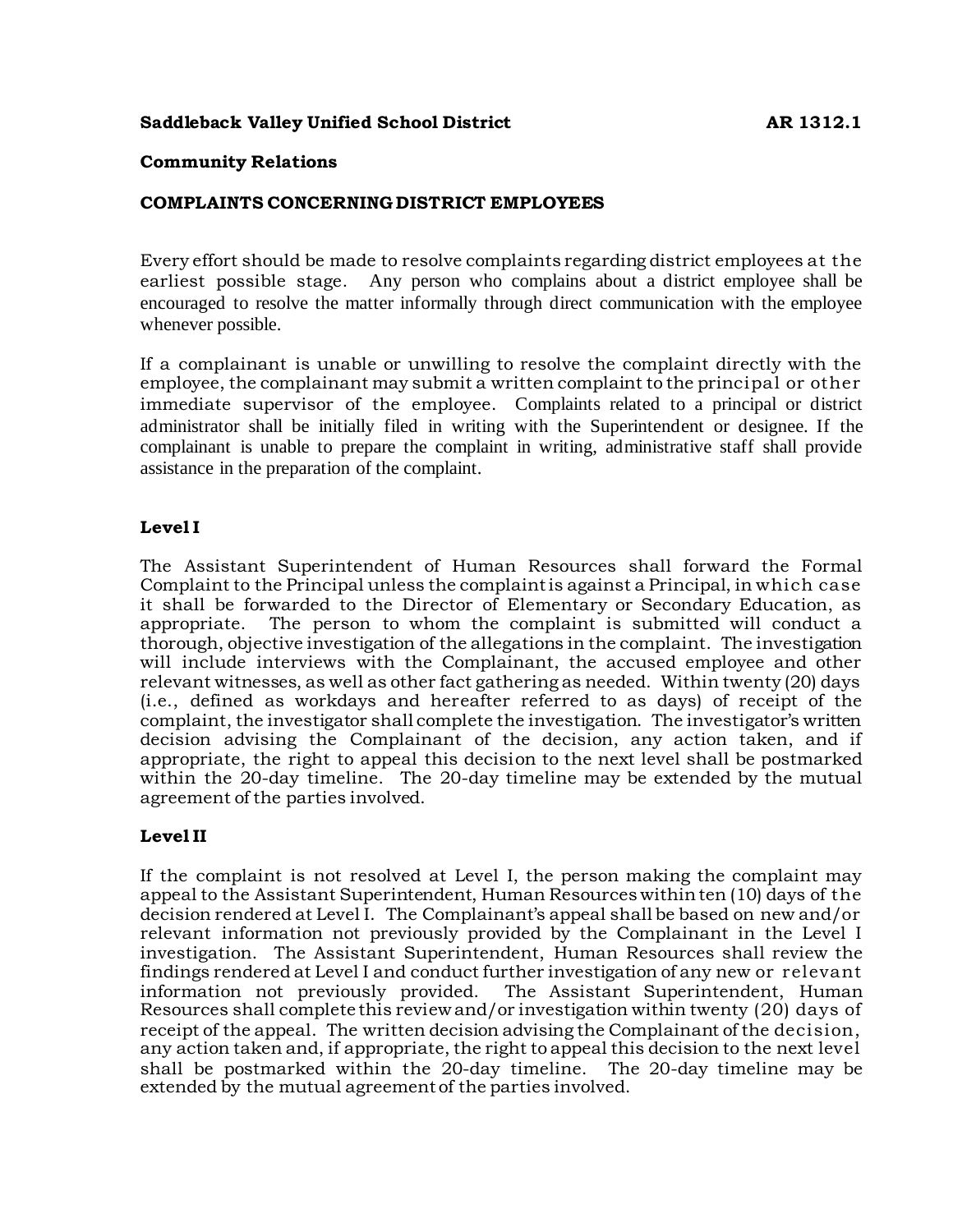# **Level III**

If the complaint is not resolved at Level II, the person making the complaint may appeal in writing to the Board of Education within ten (10) days of the decision at Level II. The Board of Education, at its discretion, may meet with the Complainant and the employee in closed session of the Board for the purpose of resolving the complaint. This meeting shall be held at the next regularly scheduled meeting of the Board for which the matter can be properly agendized following issuance of the Level II decision (generally ten (10) days). All parties involved, including the school and District administration, may attend the meeting for the purpose of presenting relevant facts, explanations and issues. The Board may decide not to hear the appeal, in which case the decision of the Assistant Superintendent, Human Resources shall be the District's final written decision.

No appeal hearing shall be held by the Board on a complaint without the Board first having received from the Superintendent a written report concerning the complaint. The report shall include, but is not limited to, the following:

- 1. The name of the Complainant and each employee involved.
- 2. A copy of the signed, Formal Complaint Form.
- 3. A summary of the complaint and the facts surrounding it, sufficient to inform the Board and the employee as to the precise nature of the complaint and to allow the employee to prepare a defense.
- 4. A summary of the action previously taken in an effort to resolve the complaint.

Within twenty (20) days of the appeal hearing, or the decision of the Board not to hear the appeal, the Assistant Superintendent, Human Resources shall send written notification to the Complainant of the Board's decision. Such written notification shall include the rationale for the decision, any action taken and notice of the Complainant's right to appeal the decision to the California Department of Education, and the procedures for initiating such an appeal. The written notice shall also indicate that the Complainant has the right to file a claim with the Office of Civil Rights or the Equal Employment Opportunity Commission, and the procedures for initiating such an appeal.

#### **General Provisions:**

- 1. Whenever a complaint is made directly to the Board of Education as a whole or to an individual member of the Board, the complaint shall be referred to the Superintendent who will direct the Assistant Superintendent, Human Resources to initiate the complaint process at Level I.
- 2. In the event a Formal Complaint is filed, the employee involved in the complaint shall be given a copy of the completed Formal Complaint Form within five (5) days of receipt of the Formal Complaint and shall be given every opportunity for explanation, comment, and presentation of the facts as he/she sees them.